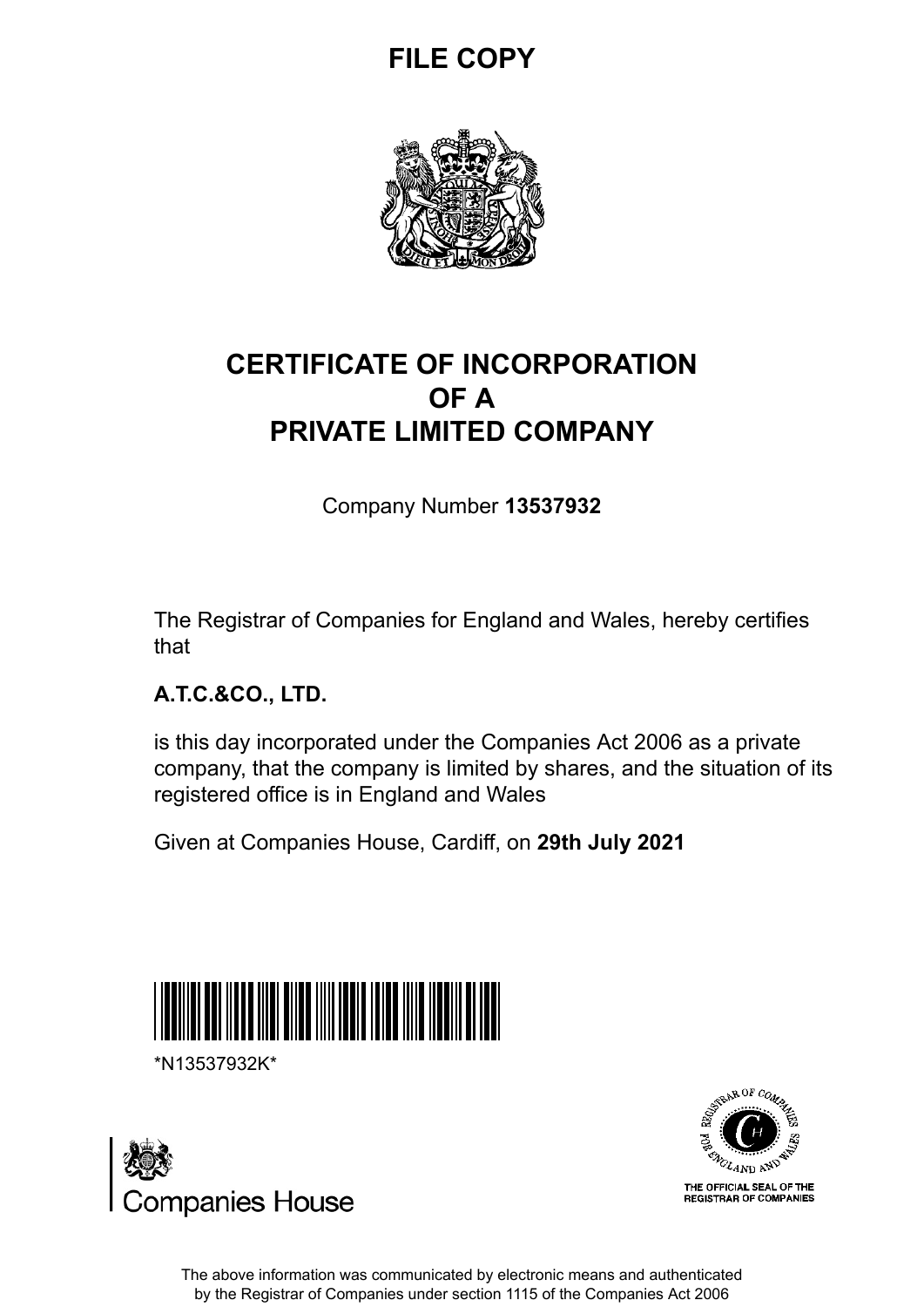



### **Application to register a company**

*Received for filing in Electronic Format on the:* **28/07/2021** *XA9O7UV6*



*Company Name in full:*

**A.T.C.&CO., LTD.**

**England and Wales**

*Company Type:* **Private company limited by shares**

*Situation of Registered Office:*

*Proposed Registered Office Address:*

**APEX HOUSE 3 CALTHORPE ROAD EDGBASTON BIRMINGHAM ENGLAND B15 1TR**

*Sic Codes:* **73110**

**62020 63120 64302**

*I wish to entirely adopt the following model articles:* **Private (Ltd by Shares)**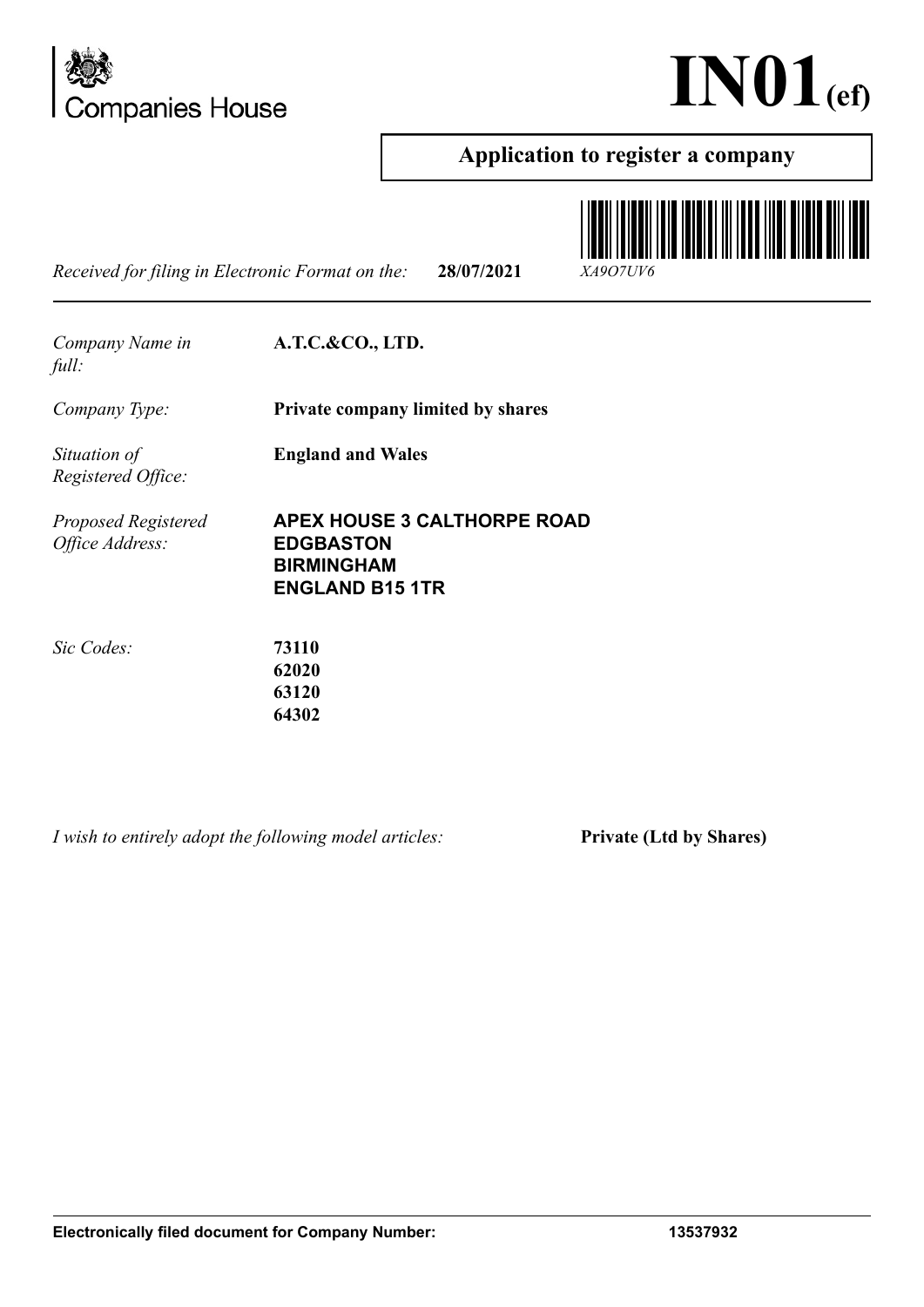## *Company Director 1*

| Type:                              | Person                                  |
|------------------------------------|-----------------------------------------|
| <i>Full Forename(s):</i>           | <b>MISS ELIZABETH</b>                   |
| Surname:                           | <b>ALTMAN</b>                           |
| Former Names:                      |                                         |
| Service Address:                   | recorded as Company's registered office |
| Country/State Usually<br>Resident: | <b>ENGLAND</b>                          |

*Date of Birth:* **\*\*/03/1984** *Nationality:* **ISRAELI** *Occupation:* **COMPANY DIRECTOR**

*The subscribers confirm that the person named has consented to act as a director.*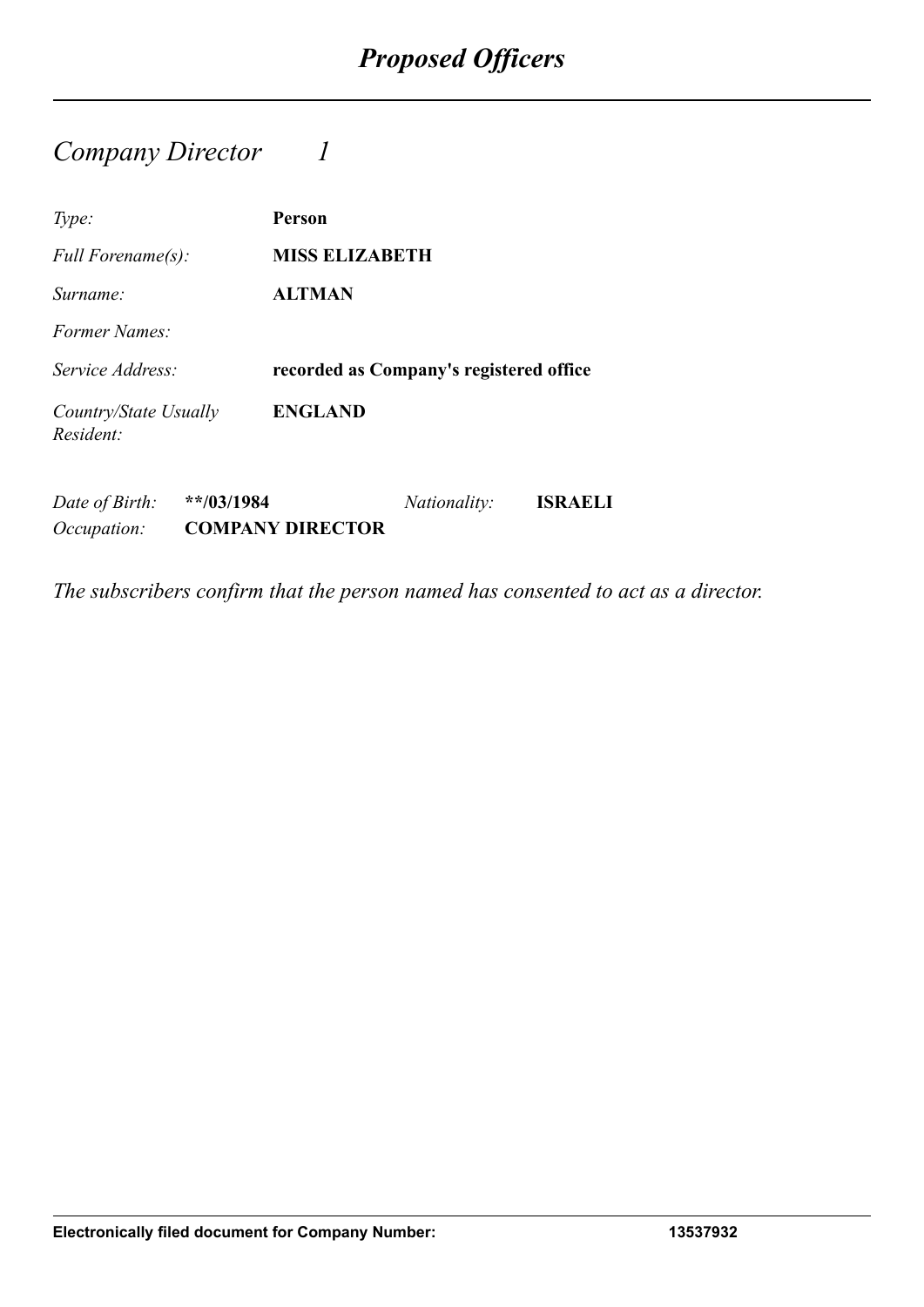*Class of Shares:* **ORDINARY** *Currency:* **GBP** *Prescribed particulars*

*Number allotted* **500000** *Aggregate nominal value:* **5040000**

#### **FULL RIGHTS REGARDING VOTING, PAYMENT OF DIVIDENDS AND DISTRIBUTIONS**

#### **Statement of Capital (Totals)**

| Currency: | GBP | Total number of shares:        | 500000  |
|-----------|-----|--------------------------------|---------|
|           |     | Total aggregate nominal value: | 5040000 |
|           |     | Total aggregate unpaid:        |         |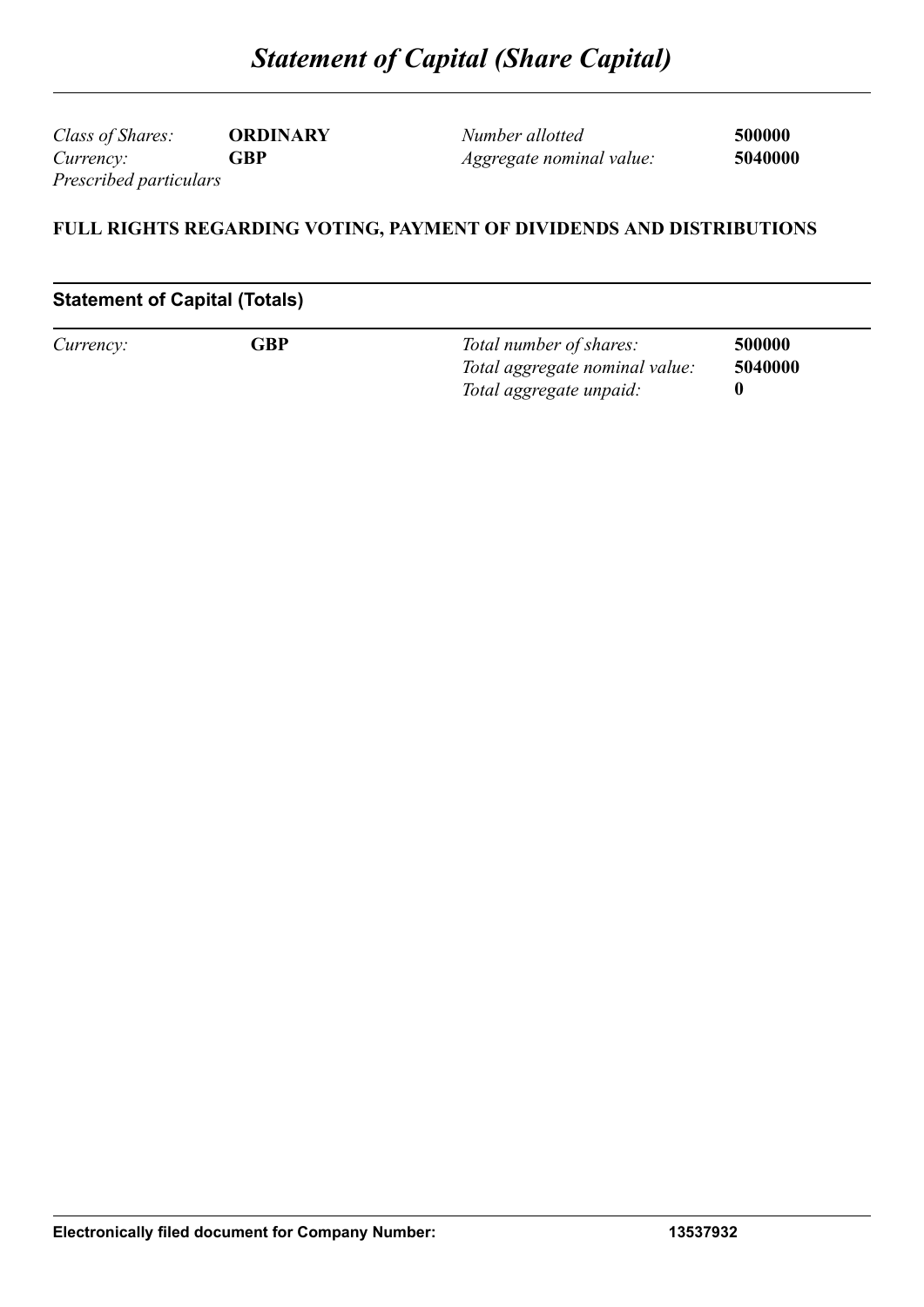#### *Name:* **ELIZABETH ALTMAN**

| Address | <b>APEX HOUSE 3 CALTHORPE</b> | Class of Shares:      | <b>ORDINARY</b> |
|---------|-------------------------------|-----------------------|-----------------|
|         | <b>ROAD</b>                   |                       |                 |
|         | <b>EDGBASTON</b>              | Number of shares:     | 500000          |
|         | <b>BIRMINGHAM</b>             | Currency:             | <b>GBP</b>      |
|         | <b>ENGLAND</b>                | Nominal value of each | 10.08           |
|         | <b>B15 1TR</b>                | share:                |                 |
|         |                               | Amount unpaid:        | $\mathbf 0$     |
|         |                               | Amount paid:          | 10.08           |
|         |                               |                       |                 |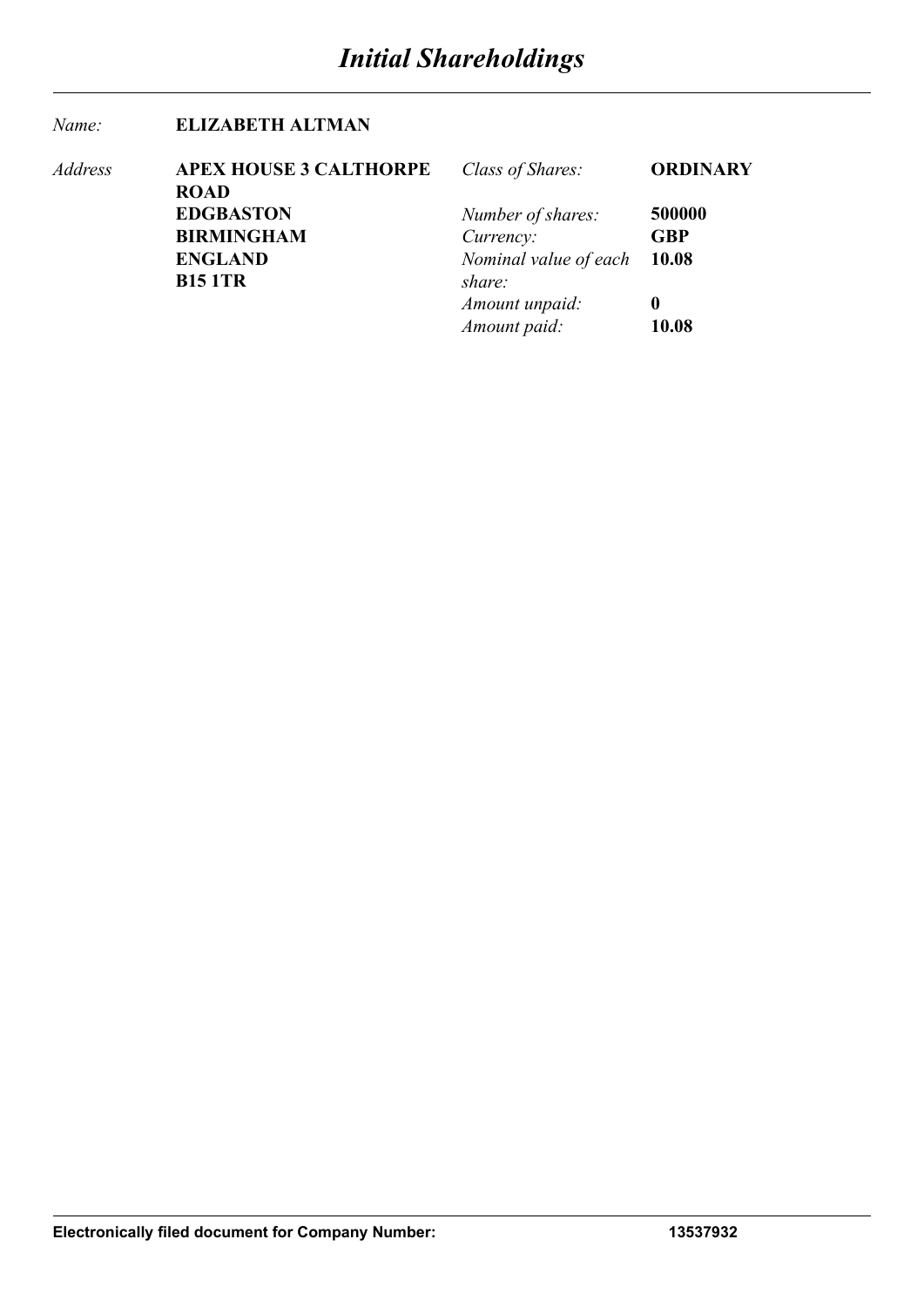**Statement of initial significant control**

**On incorporation, there will be someone who will count as a Person with Significant Control (either a registerable person or relevant legal entity (RLE)) in relation to the company**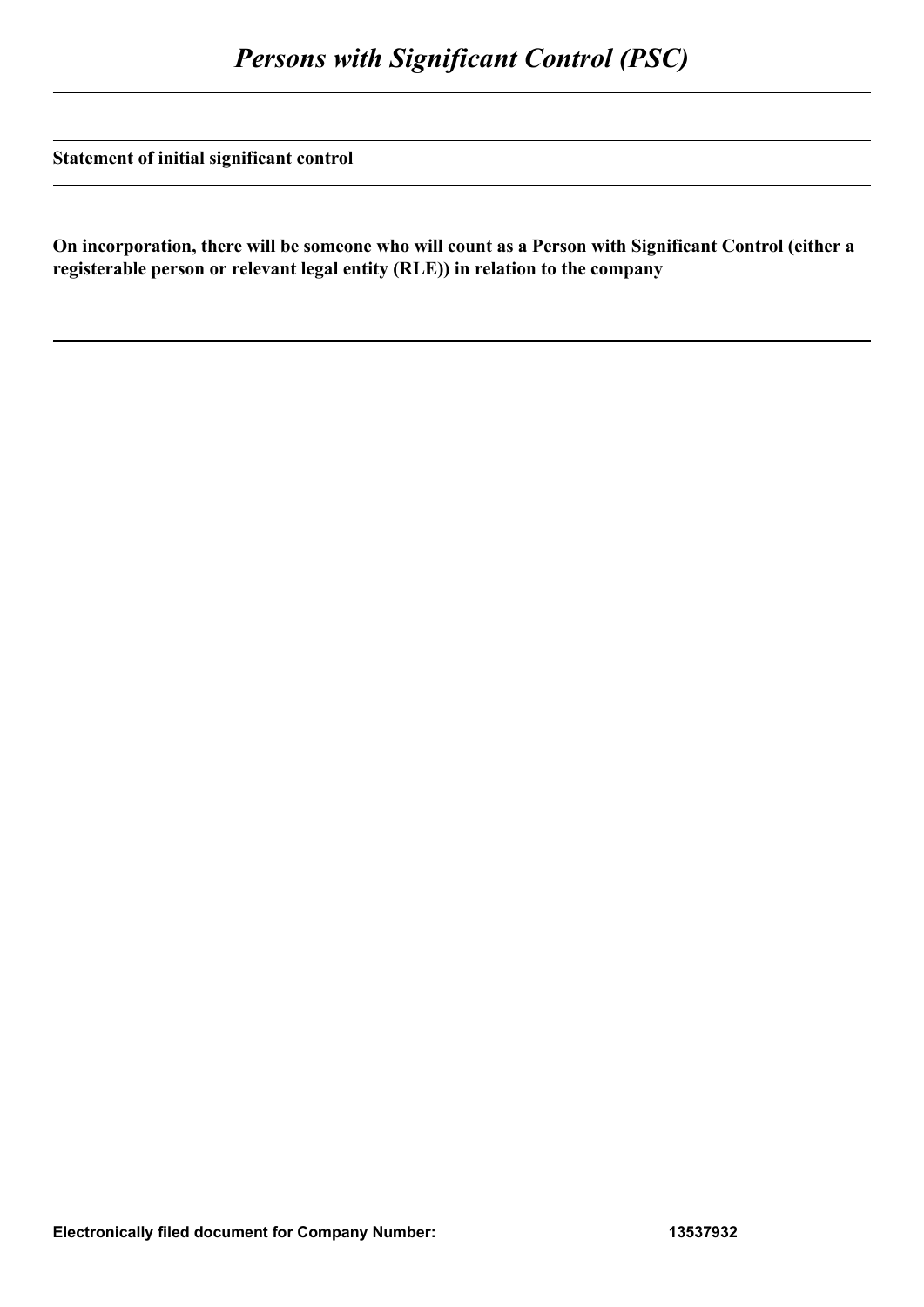*Names:* **MISS ELIZABETH ALTMAN** *Country/State Usually Resident:* **ENGLAND**

*Date of Birth:* **\*\*/03/1984** *Nationality:* **ISRAELI**

*Service address recorded as Company's registered office*

*The subscribers confirm that each person named as an individual PSC in this application knows that their particulars are being supplied as part of this application.*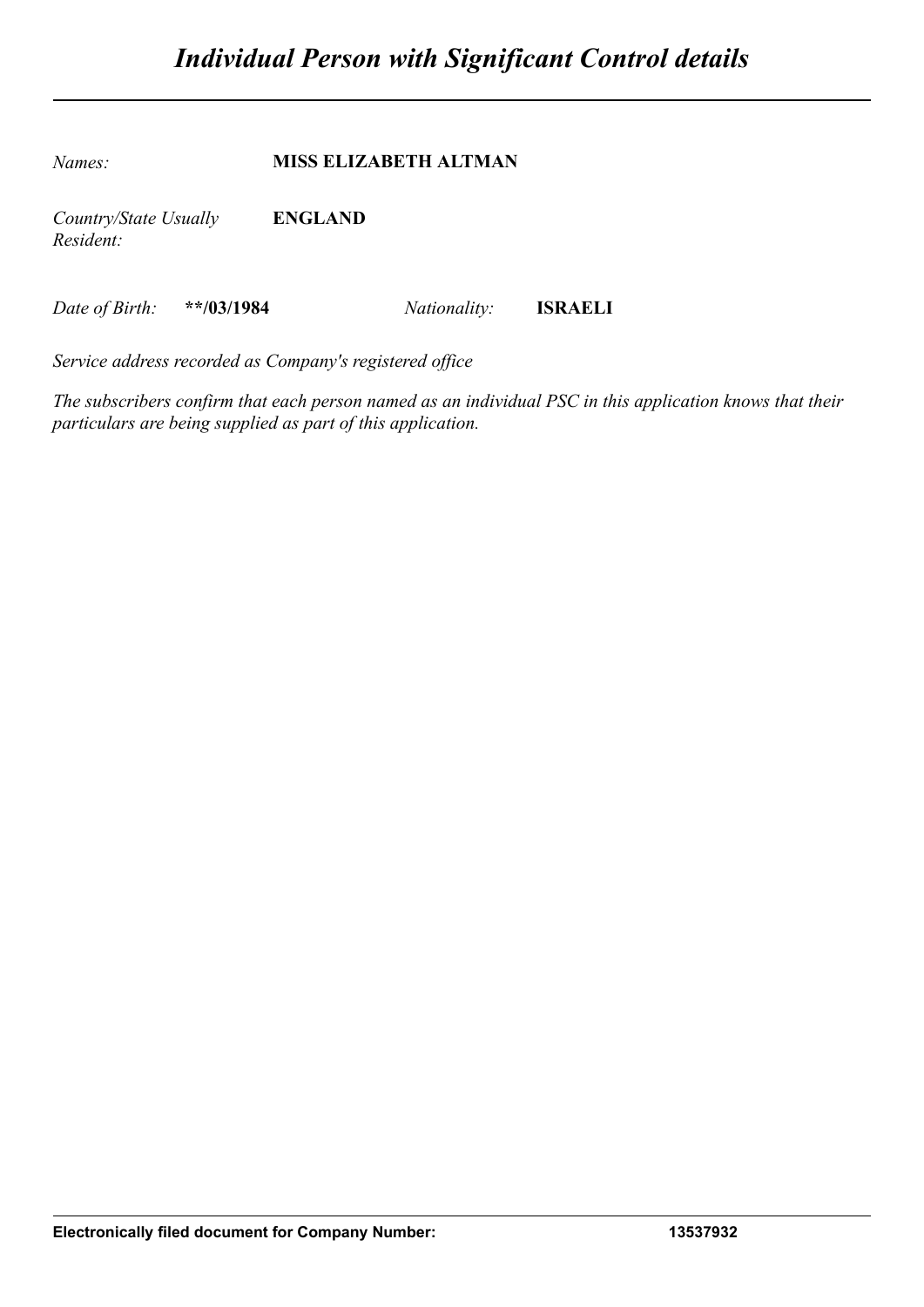| <b>Nature of control</b> | The person holds, directly or indirectly, 75% or more of the<br>voting rights in the company.                                  |
|--------------------------|--------------------------------------------------------------------------------------------------------------------------------|
| <b>Nature of control</b> | The person holds, directly or indirectly, 75% or more of the<br>shares in the company.                                         |
| <b>Nature of control</b> | The person has the right, directly or indirectly, to appoint or<br>remove a majority of the board of directors of the company. |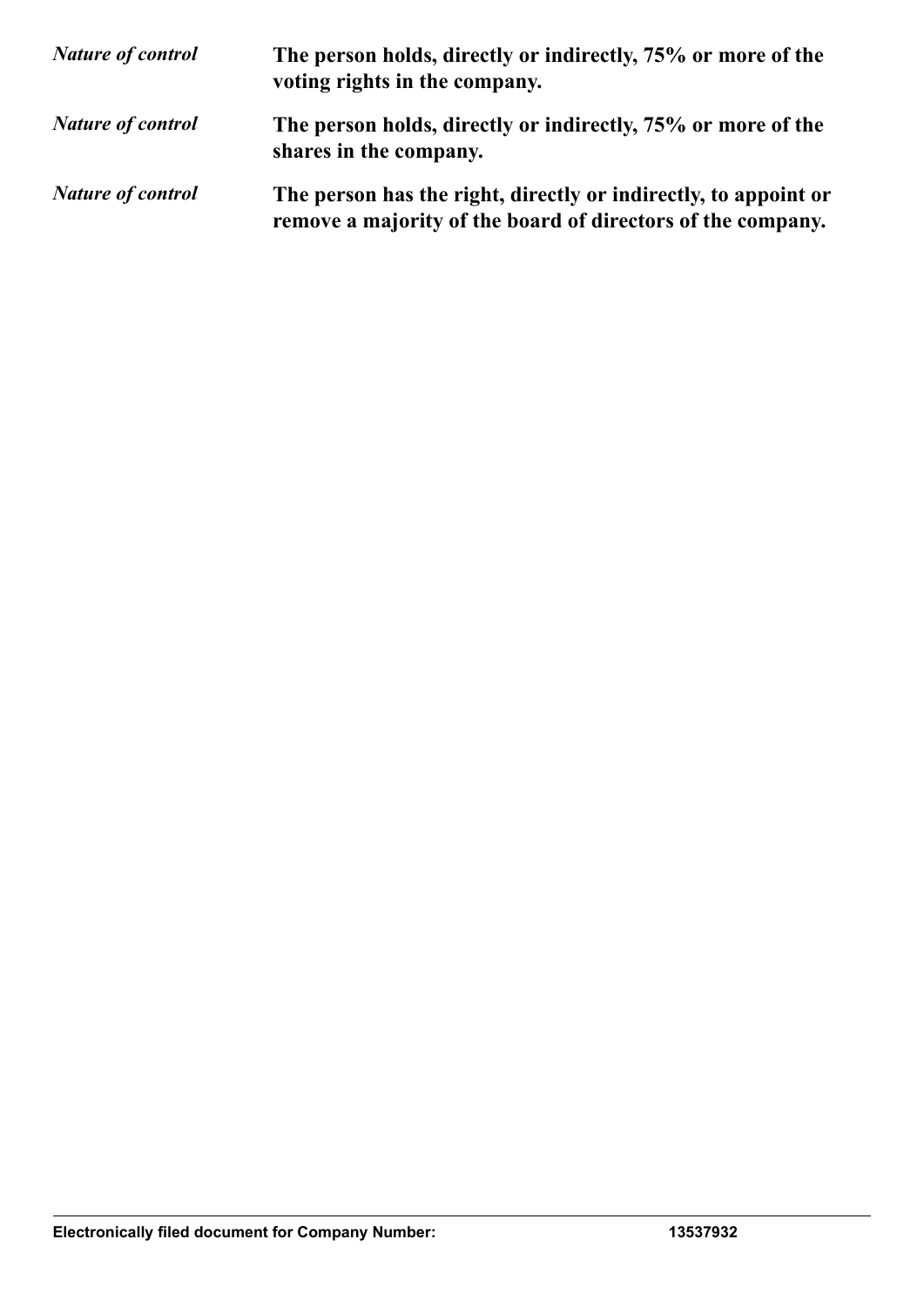*I confirm the requirements of the Companies Act 2006 as to registration have been complied with.*

*Authenticated* **YES**

*Name:* **ELIZABETH ALTMAN**

# *Authorisation*

*Authoriser Designation:* **subscriber** *Authenticated* **YES**